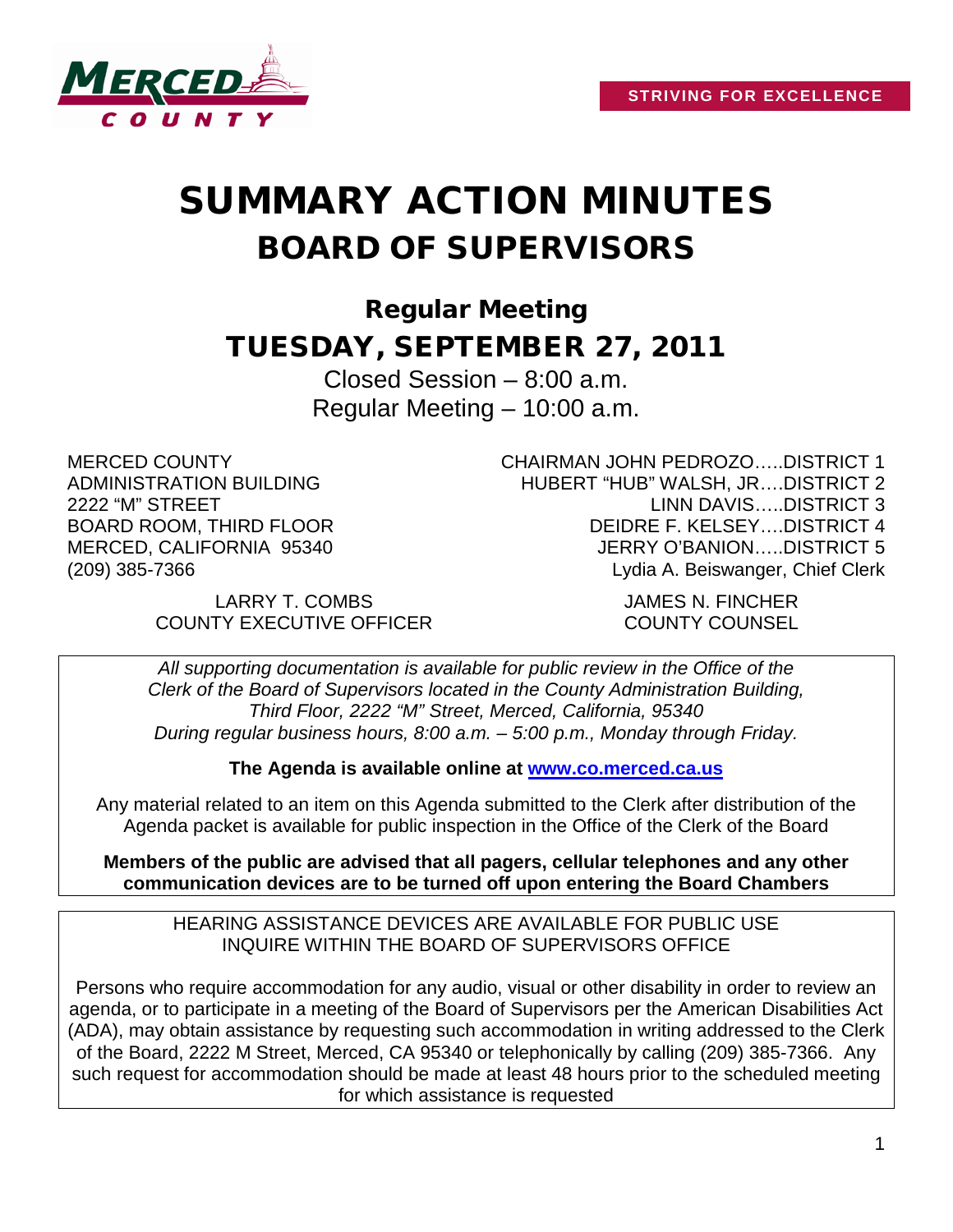The Agenda is divided into three sections:

**CONSENT CALENDAR** – These matters include routine financial and administrative actions and are approved by a single majority vote.

**SCHEDULED ITEMS** – These items are noticed hearings, work sessions and public hearings.

**REGULAR CALENDAR** – These items include significant policy and administration actions. Immediately after approval of the CONSENT CALENDAR, if the time of the hearing of SCHEDULED ITEMS has not arrived, the REGULAR CALENDAR will be considered.

## SCHEDULED ITEMS

# 8:00 A. M. **THE PUBLIC IS INVITED TO SPEAK ON ANY ITEM ON THE AGENDA-TESTIMONY IS LIMITED TO FIVE MINUTES PER PERSON**

**CLOSED SESSION - CONFERENCE WITH LEGAL COUNSEL - ANTICIPATED LITIGATION:** It is the intention of the Board to meet in Closed Session concerning significant exposure to litigation pursuant to Government Code Section 54956.9(b): One Case

**CLOSED SESSION - CONFERENCE WITH LEGAL COUNSEL - SIGNIFICANT EXPOSURE TO LITIGATION:** It is the intention of the Board to meet in Closed Session concerning significant exposure to litigation pursuant to Government Code Section 54956(b): One Case

**CLOSED SESSION - CONFERENCE WITH LEGAL COUNSEL - EXISTING LITIGATION:** It is the intention of the Board to meet in Closed Session concerning Existing Litigation pursuant to Government Code Section 54956.9(a): (1) Xiong v. County of Merced, et al, Merced Superior Court Case No. CV001854; (2) County v. Uppal, et al., Merced Superior Court Case No. CV000817; and (3) Thiara, et al. v. County of Merced, Merced Superior Court Case No. CV001991

**CLOSED SESSION:** It is the intention of the Board to meet in Closed Session pursuant to Government Code Section 54957(b)(1): Consideration of Appointment of County Executive Officer

**CLOSED SESSION:** It is the intention of the Board to meet in Closed Session pursuant to Government Code Section 54957.6 concerning a Conference with County of Merced Staff Negotiators concerning negotiations with American Federation of State, County and Municipal Employees (AFSCME), Units 4, 5, 6 and 8; Independent Employees of Merced County (IEMC), Unit 3; Merced County Lawyers Association, Unit 7; Merced County Sheriff Employee Association (MCSEA), Unit 2; Merced County Law Enforcement Sergeants, Unit P; Deputy Sheriff Association, Unit 10; Non-Safety Corrections, Unit 12; and Probation Supervising Employees, Unit 11

**THE BOARD RECESSED AT 8:00 A.M. AND RECONVENED AT 10:00 A.M. WITH ALL MEMBERS PRESENT AND THE CHAIRMAN ADVISED ITEM (1)-EXISTING LITIGATION WAS NOT DISCUSSED. THE CHAIRMAN READS A STATEMENT INTO THE RECORD: THE BOARD HAS COMPLETED THE INTERVIEW PROCESS AND NEGOTIATIONS WITH ASSISTANT CEO JIM BROWN, AND MR. BROWN HAS ACCEPTED THE POSITION OF CEO**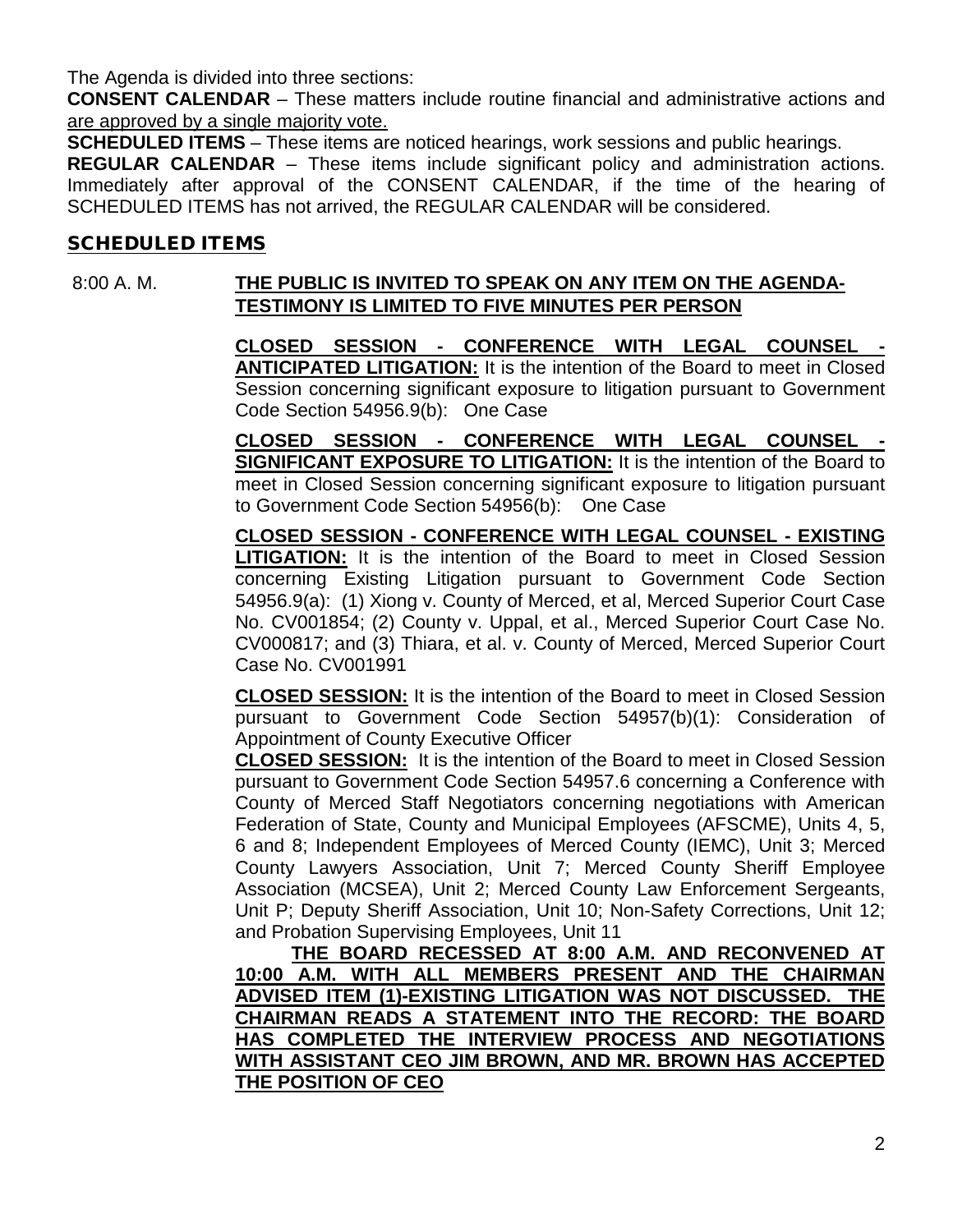# **GOVERNMENT CODE SECTION 54950 COMPLIANCE (LATE AGENDA ITEMS)**

10:00 A. M. **PLEDGE OF ALLEGIANCE**

**PUBLIC OPPORTUNITY TO SPEAK ON ANY MATTER OF PUBLIC INTEREST WITHIN THE BOARD'S JURISDICTION INCLUDING ITEMS ON THE BOARD'S AGENDA, EXCEPT FOR THOSE ITEMS SPECIFICALLY SCHEDULED AS PUBLIC HEARINGS** (Testimony limited to five minutes per person)

#### **PRESENTATION**

**HEALTH:** Ground Ambulance & Secondary Public Safety Answering Point Request for Proposals Process

## **PRESENTED BY EMERGENCY MEDICAL SERVICES MANAGER CHUCK BAUCOM AND PUBLIC HEALTH DIRECTOR TAMMY MOSS-CHANDLER**

#### **APPROVAL OF CONSENT AGENDA CALENDAR** (Items #1 - 21) **APPROVED AS RECOMMENDED PULLING ITEM #13 FOR SEPARATE DISCUSSION AYES: ALL**

#### **PUBLIC WORKS - PUBLIC HEARING - PROPOSED ORDINANCE AND POSSIBLE ADOPTION**

To consider Proposed Ordinance entitled: An Ordinance entitled "CONDUCT IN PARKS" (Amends Ordinance No. 1813, 1719, 1388 and 1231 and Merced County Code Chapter 10.28)

**RECOMMENDATION**: Waive further reading and adopt Proposed Ordinance *REVIEW BOARD ORDER – SEE PAGE 9*

#### **REPORTS/BOARD DIRECTION**

County Executive Officer, County Counsel, Board of Supervisors Members

#### CONSENT CALENDAR (Items #1 - 21) **APPROVED AS RECOMMENDED PULLING ITEM #13 FOR SEPARATE DISCUSSION AYES: ALL**

#### Public Works

1. Set Public Hearing for November 8, 2011 at 10:00 a.m. to consider proposed Resolution Adjusting Fees for the Santa Nella Bridge and Major Thoroughfare Area of Benefit.

#### Commerce, Aviation and Economic Development

2. Set First Reading for October 4, 2011 at 10:00 a.m. to consider Proposed Ordinance titled: An Ordinance determining it will comply with the Voluntary Alternative Development Program pursuant to Part 1.9 of Division 24 of the California Health and Safety Code in order to permit the continued existence and operation of the Merced County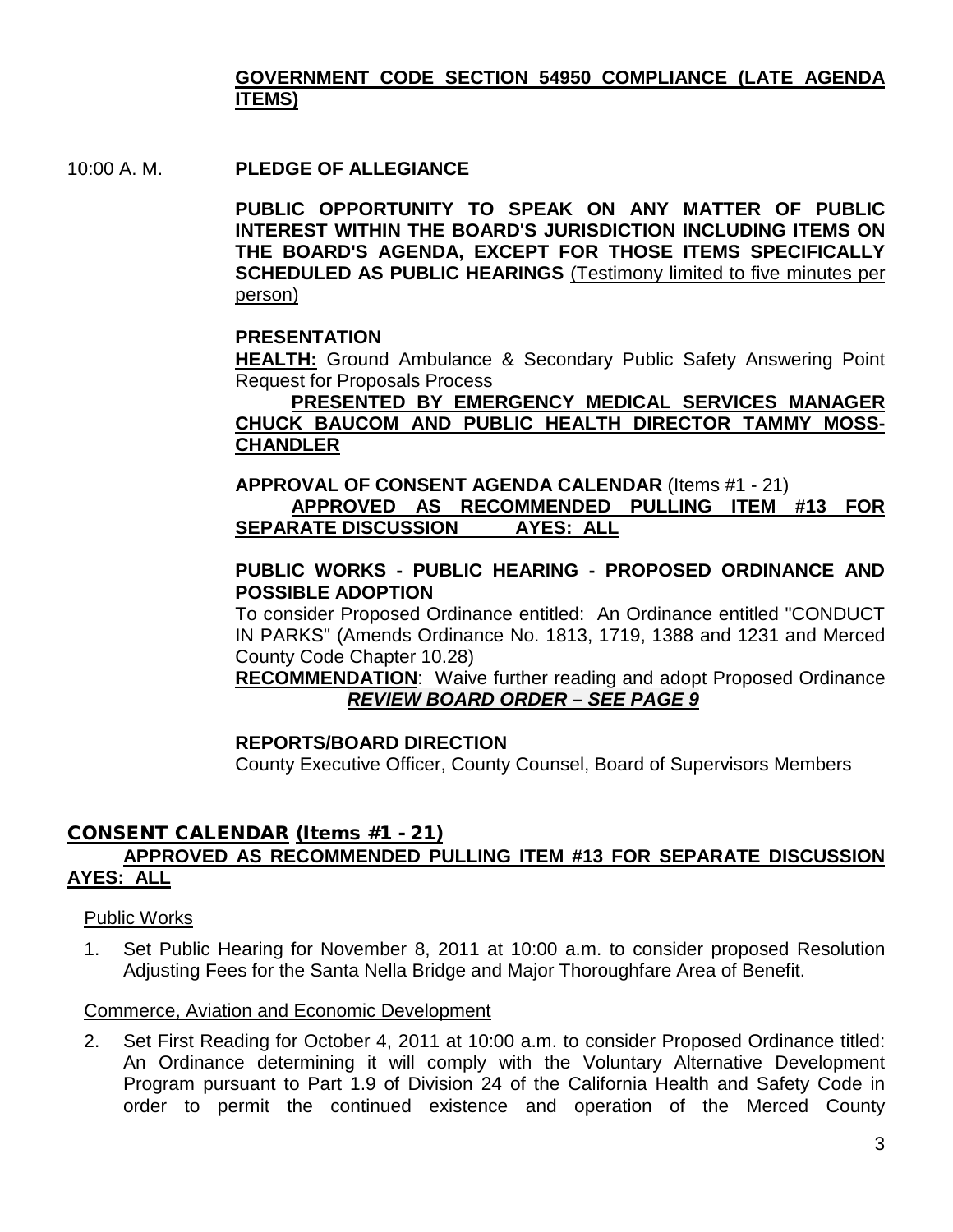Redevelopment Agency; and set Second Reading and Possible Adoption for October 18, 2011 at 10:00 a.m.

# *REVIEW BOARD ORDER – SEE PAGE 9*

## Health

- 3. Approve and authorize Chairman to sign Renewal Contract No. 2007230 with State Dept. of Health for TB Control and Prevention Services in the amount of \$14,528 and authorize Chairman to sign the necessary documents.
- 4. Approve and authorize Chairman to sign Amendment to Contract No. 2010233 with Blue Shield of California Foundation for the no cost extension to allow for the completion of Health Care Coverage Expansion Planning efforts for the Low Income Health Program (LIHP).
- 5. Approve and authorize Chairman to sign Renewal Contract No. 2010234 with Calif. Dept. of Health for FY 11-12 to support disaster planning assistance for pandemic influenza, bioterrorism and general emergency preparedness and authorize the signing of the necessary forms.
- 6. Approve and authorize Chairman to sign Amendment No. 2009176 with State Water Resources Control Board for the Animal Confinement Drainage Improvements Project which temporarily suspends the interest rate and replaces it with a Small Communities Grant Fund Charge and adopt Resolution.

# **ADOPTED RESOLUTION NO. 2011-165**

7. Approve and authorize Chairman to sign Amendment to Contract No. 2008171 with Calif. Forensic Medical Group Inc. (CFRMG) for correctional health services.

## Mental Health

8. Approve and authorize Chairman to sign Amendment to Contract No. 2010209 with Merced Lao Family to implement mental health services and advocacy to the Southeast Asian Community Advocacy Program (SEACAP), MHSA Three Year Plan.

## Human Services Agency

9. Approve and authorize Chairman to sign Renewal Contract No. 2007048 with Mental Health for counseling services.

## Recorder

10. Approve and authorize Chairman to sign Renewal Contract No. 2005265 with State Dept. of Justice for Electronic Recording Delivery System for FY 11/12.

## Executive Office

- 11. Approve Travel Request for Health Department as recommended by Executive Office.
- 12. Act on Claims for Damages submitted by Peter Menecez (2011-081) and Marcela Menecez (2011-080) as recommended by Risk Management.

# Board of Supervisors

13. Set public hearing and First Reading for October 18, 2011 at 10:00 a.m. for proposed ordinance entitled: An Ordinance requiring District Residency for Planning Commission nominees (Amends Ordinance No. 1281 and Merced County Code Chapter 2.32) and sets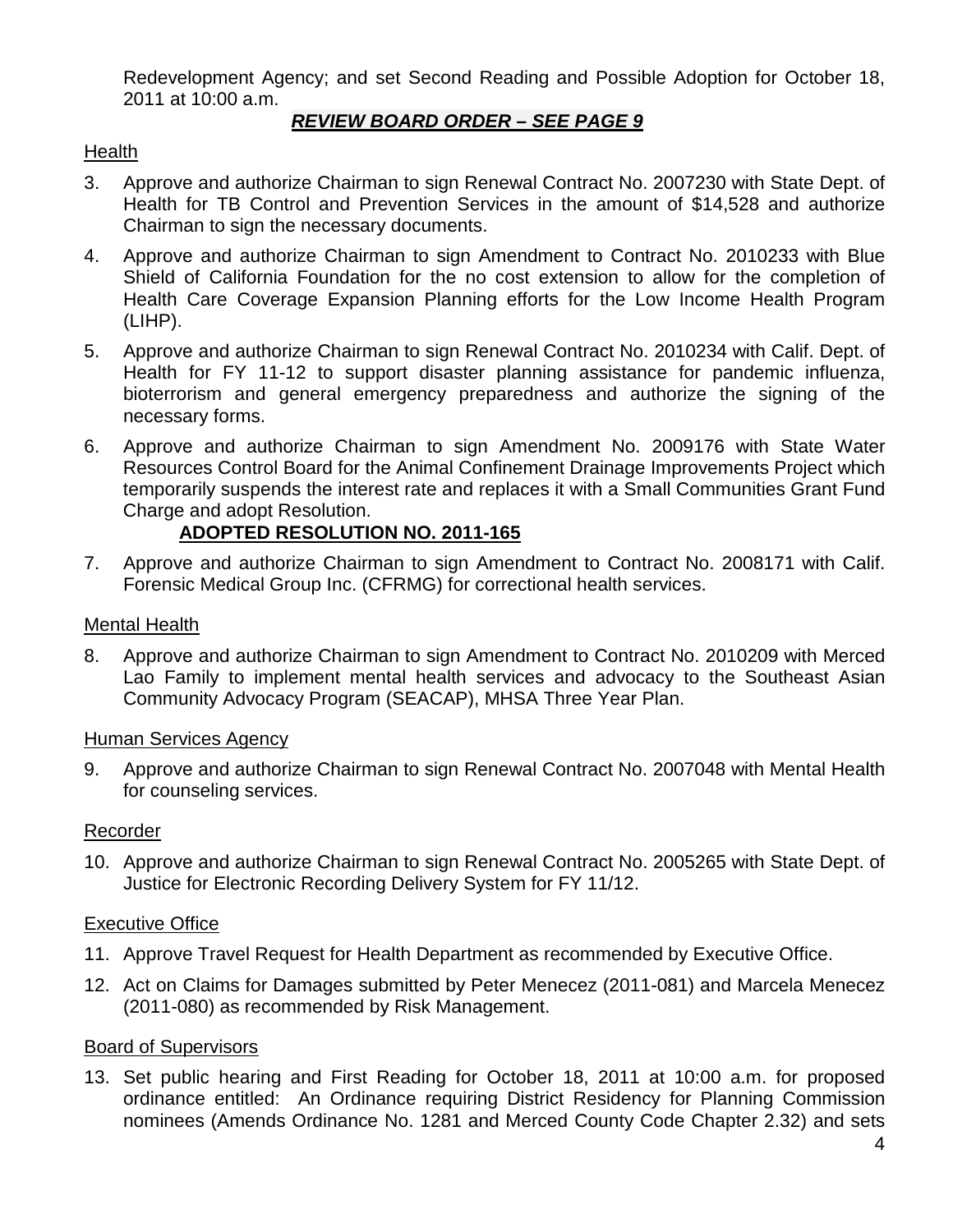# **Sheriff**

14. Approve Budget Transfer in the amount of \$30,000 for Fixed Asset for Modular Furniture from Sheriff Civil Service Trust. (4/5 Vote Required)

## Library

15. Approve Budget Transfer in the amount of \$6,200 for landscape services at Branch libraries. (4/5 Vote Required)

## Board Recognition

- 16. Authorize Certificates of Recognition to the Honorees at the Dos Palos Parade: Rufus Cole, World War II-Purple Heart; Gabriel German, Iraq-Purple Heart; Richard Longacre, Vietnam-Purple Heart; Skye Ortiz, Still in the Army-Both Bronze Star and Purple Heart; and Mitchell Corner-Still in the Army-Purple Heart.
- 17. Authorize Certificate of Recognition to Mike and Mary Bass, owners of San Joaquin Drug, in recognition of their efforts for the 11th Annual Health Fair at San Joaquin Drug in Planada.
- 18. Authorize Certificates of Recognition to American Legion Merced Post 83 honorees as follows: Carlos Ramirez-Outgoing Commander; Bob Matratt-Outgoing Chaplain; Al Torres-Outgoing Finance Officer; Bill Dacus-Outgoing Judge Advocate; Joe Cortez, Randy Wharton and Vick Hurlbert as Outgoing Executive Committee Members.
- 19. Authorize Certificate of Recognition in celebration of the Opening Ceremony of the Planada American Youth Soccer Organization, Region 1591.
- 20. Authorize Certificates of Recognition to the Miss Dos Palos Pageant Honorees as follows: Mikaela Gamboni, Miss Dos Palos 2010; Brittany Howard, Miss Teen Dos Palos 2010; Isabelle Margason, Little Miss Dos Palos 2010; Julianna Borboa, Miss Pre-Teen Dos Palos 2010 and Autumn Miller, Tiny Miss Dos Palos 2010.
- 21. Authorize Certificate of Recognition in celebration of Grand Opening and Ribbon Cutting of the Planada Community Center Senior Annex Room.

# REGULAR CALENDAR

# BOARD ACTION

# PUBLIC WORKS

22. Approve a preliminary overall budget of \$450,000 for the remodel of the Second Floor of the Main Administration Building as a "One-Stop Permits Center"; authorize Public Works to design and produce plans and specifications (Bid Documents) utilizing retained Architect Taylor-Teter Partnership; and Bid Documents; direct Public Works to return to the Board for approval of the completed bid documents and authorization to publically bid this project and approve the Budget Transfer of \$100,000 from the Tobacco Securitization Funds for said design and Bid Documents. (4/5 Vote Required)

## **APPROVED AS RECOMMENDED AYES: ALL** *REVIEW BOARD ORDER – SEE PAGE 10*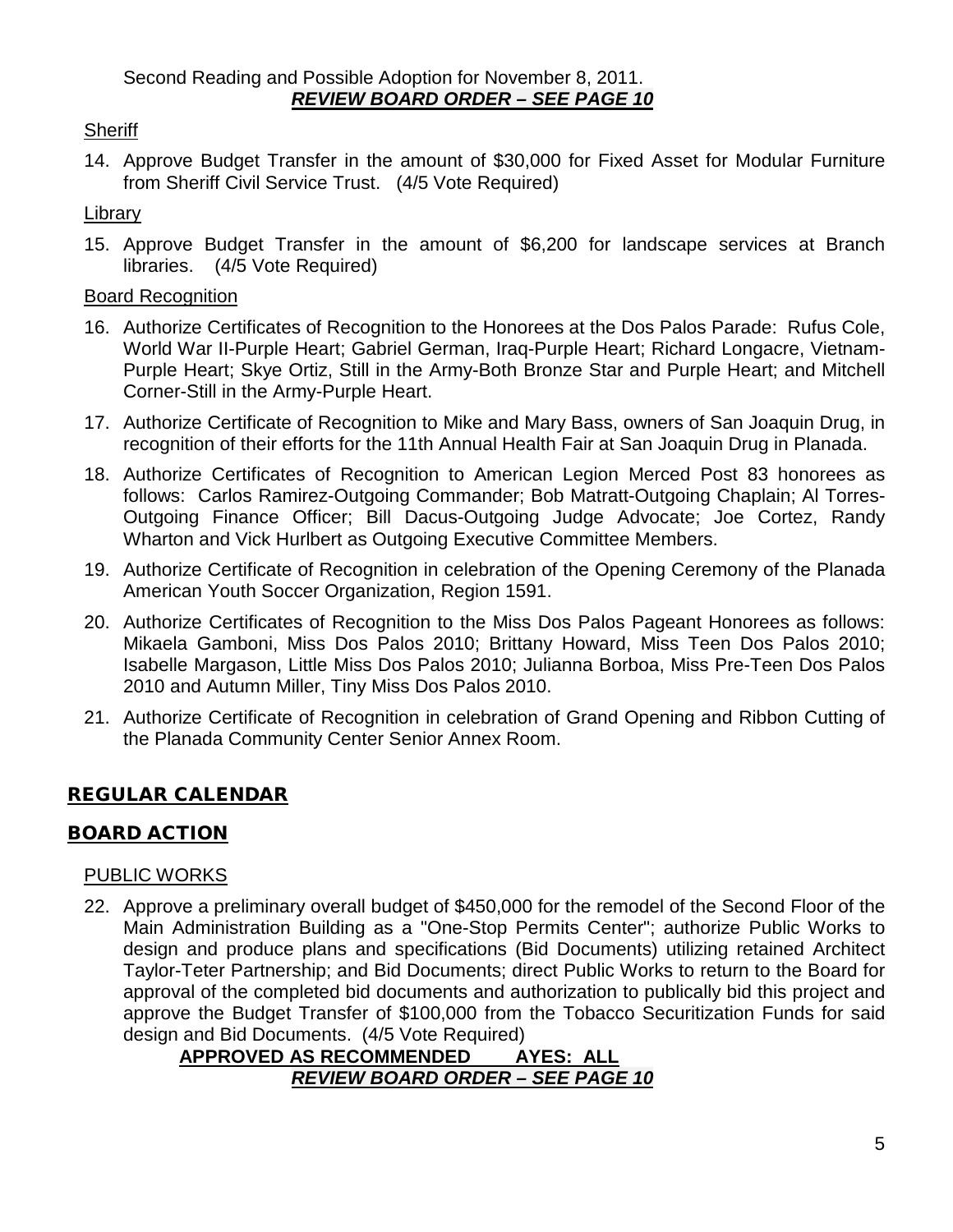23. Property Acquisition from Tony L. Lopes Dairy for Cottonwood Road at Ingomar Road Intersection Improvement Project and authorize Contract; accept Grant Deed for right-ofway needed for construction of said improvement project; approve payment to Fidelity National Title Company for the agreed value of the property plus escrow and any other transaction fees and adopt Resolution.

## **AUTHORIZED CONTRACT NO. 2011174 AND ADOPTED RESOLUTION NO. 2011-166 AS RECOMMENDED AYES: ALL**

24. Contract with Central California Irrigation District (CCID) for acquisition of right-of-way for the Cottonwood Road at Ingomar Road Intersection Improvement Project; accept Grant Deed from CCID conveying right-of-way needed for construction of the Cottonwood Road at Ingomar Road Intersection Project; approve payment to Fidelity National Title Company for the agreed value of the property plus escrow and any other transaction fees and adopt Resolution.

## **AUTHORIZED CONTRACT NO. 2011175 AND ADOPTED RESOLUTION NO. 2011-167 AS RECOMMENDED AYES: ALL**

25. Authorize Circulation of Request for Proposal for qualified consultants to provide right-ofway acquisition services and authorize Public Works to review and rank proposals as well as negotiate a preliminary contract to be submitted to the Board for consideration.

# **APPROVED AS RECOMMENDED AYES: ALL**

# HEALTH

26. Contract with Pacific Health Consulting Group, Inc. to provide health care initiative consulting services for related activities to the Low Income Health Program Planning Grant. **AUTHORIZED CONTRACT NO. 2011176 AS RECOMMENDED AYES: ALL** 

# PROBATION

27. Approve the Progress Report for the Juvenile Justice Crime Prevention Act and authorize the Chief Probation Officer to submit said Report to the Corrections Standards Authority. **APPROVED AS RECOMMENDED AYES: ALL**

# COMMERCE, AVIATION AND ECONOMIC DEVELOPMENT

28. Approve the Second Expansion of the Merced County Regional Enterprise Zone boundaries within Merced County subject to expansion approval from the cities of Atwater, Dos Palos, Gustine, Livingston, Los Banos and Merced and adopt Resolution.

# **ADOPTED RESOLUTION NO. 2011-168 AS RECOMMENDED AYES: ALL**

# MENTAL HEALTH

29. Authorize Mental Health to make a contribution of \$1,000 to United Way of Merced in support of Bi-National Health Week activities.

# *REVIEW BOARD ORDER – SEE PAGE 11*

30. Contract with Human Services Agency for implementation of the Older Adult System of Care Program as part of the MHSA Community Services and Supports in the amount not to exceed \$176,977 and approve the necessary budget transfer-\$176,977. (4/5 Vote Required)

# **AUTHORIZED CONTRACT NO. 2011177 AS RECOMMENDED AYES: ALL**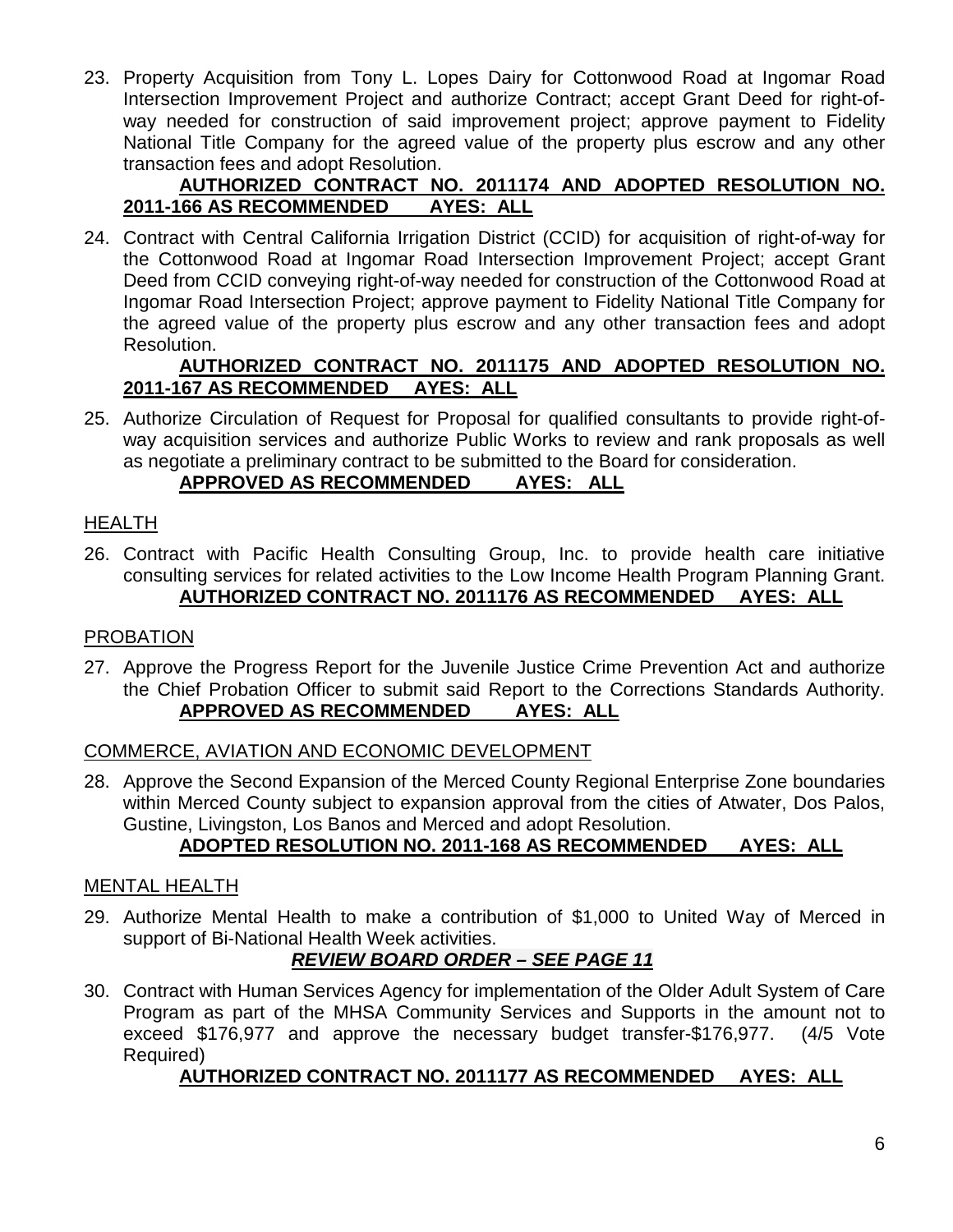## PLANNING

31. Contract with John Pires, Applicant, for the consultant, Environmental Planning Partners, Inc. to prepare Tasks 7, 8, 9 and Direct Costs for an Environmental Impact Report (EIR) for the Pires Dairy Expansion Project (CUP10-007).

# **AUTHORIZED CONTRACT NO. 2011178 AS RECOMMENDED AYES: ALL**

32. Contract with Environmental Planning Partners, Inc. to prepare Tasks 7, 8, 9 and Direct Costs for the Environmental Impact Report (EIR) for the Pires Dairy Expansion Project (CUP10-007) and approve the necessary budget transfer-\$20,350. (4/5 Vote Required) **AUTHORIZED CONTRACT NO. 2011179 AS RECOMMENDED AYES: ALL**

## HUMAN SERVICES AGENCY

33. Contract with Calif. Dept .of Veterans Affairs (CDVA) for 2011/2012 Medi-Cal Cost Avoidance Program to receive the medi-cal subvention funds for Veteran Services and authorize the Chairman to sign the Certificate of Compliance.

# **AUTHORIZED CONTRACT NO. 2011180 AS RECOMMENDED AYES: ALL**

34. Contract with Calif. Dept. of Veterans Affairs (CDVA) for 2011/2012 County Subvention Program to receive the subvention funds for Veterans Services and authorize the Chairman to sign the Certificate of Compliance.

# **AUTHORIZED CONTRACT NO. 2011181 AS RECOMMENDED AYES: ALL**

35. Authorize adding Best Price Text Books, Inc. to the vendor list for purchasing textbooks for CalWORKs Welfare-to-Work clients in order to improve its ability to secure best possible availability and price with CalWORKs allocation pursuant to Merced County Code Section 5.12.040.B.1.

# **APPROVED AS RECOMMENDED AYES: ALL**

## **SHERIFF**

36. Accept funding and Grant Award from U.S. Dept. of Justice under the FY 11 Edward Byrne Memorial Justice Assistance Grant (JAG) Program in the amount of \$42,648 to purchase digital equipment necessary to move the New World Systems, Records Management System and Automated Field Report project forward, and approve the necessary budget transfer-\$42,648. (4/5 Vote Required)

## **AUTHORIZED CONTRACT NO. 2011182 AS RECOMMENDED AYES: ALL**

## EXECUTIVE OFFICE

37. Authorize the Chair to sign the Grand Jury Letter of Response pertaining to matters under the control of the Board of Supervisors as noted in the FY 2010/11 Grand Jury Report.

# **APPROVED AS RECOMMENDED AYES: ALL**

## BOARD OF SUPERVISORS

38. Authorize Special Board Project Funds-District Four in the amount of \$5,000 to be forwarded to the Winton Lifelife Community Center for support of their efforts in community development and working with At Risk Youth in Winton.

# **APPROVED AS RECOMMENDED AYES: ALL**

39. Authorize Special Board Project Funds-District Four in the amount of \$3,000 to be forwarded to the Castle Air Museum Foundation, Inc. to assist with the cost of rehabilitation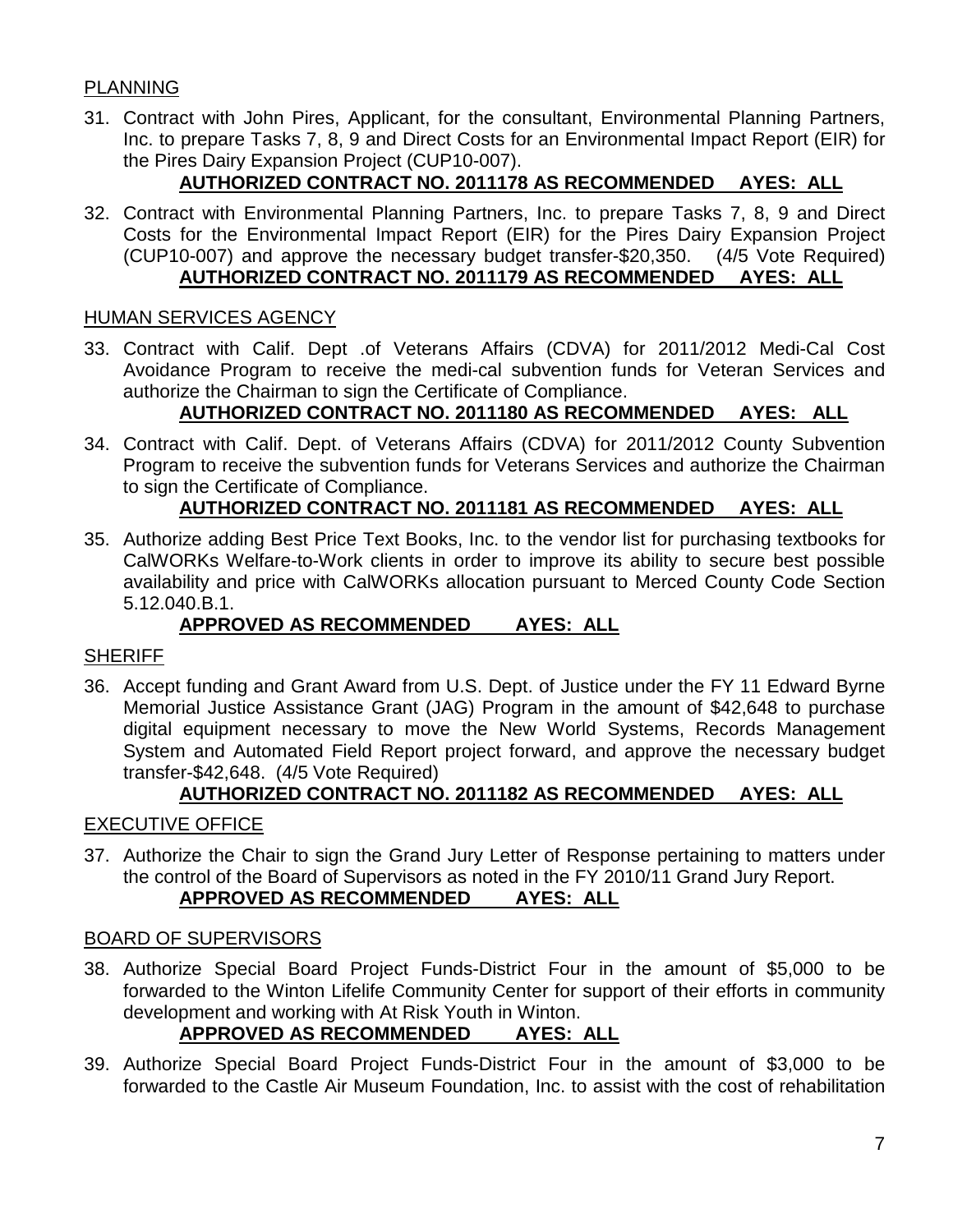of the parking lot facility at Castle Air Museum. **APPROVED AS RECOMMENDED AYES: ALL**

40. Authorize Special Board Project Funds-District Four in the amount of \$1,250 to be forwarded to the Commerce, Aviation and Economic Development to support Economic Development Training and approve the necessary budget transfer. (4/5 Vote Required)

# **APPROVED AS RECOMMENDED AYES: ALL**

41. Authorize Special Board Project Funds-District One in the amount of \$2,340 to be utilized to replace conduit wiring and install a new outlet and pedestal in the Le Grand School Park and authorize Admin. Services to issue a Purchase Order to Atwater Electric for completion of the job.

# **APPROVED AS RECOMMENDED AYES: ALL**

# BOARD APPOINTMENTS

42. Retirement Board and Recommendation for At-Large position – Reappointed Mark Bodley to serve as an At Large Representative on the Merced County Employees "Retirement Board" to serve until July 1, 2014.

# **APPROVED AS RECOMMENDED AYES: ALL**

43. Ballico Community Services District – Appointed Jose Mercado until December 1, 2013. **APPROVED AS RECOMMENDED AYES: ALL**

# BOARD INFORMATION & POSSIBLE ACTION **ACCEPTED AND PLACED ON FILE AYES: ALL**

44. Commerce, Aviation and Economic Development re: Lease Agreement issued to Merced County Sheriff Activities League for Building 395 (approximately 3,920 sq. ft) and adjacent parking area located at Castle Commerce Center.

# **CONTRACT NO. 2011183**

- 45. NACO re: 2010-2011 Annual Report, accomplishments and programs pursuing to help counties across America.
- 46. Madera County Board of Supervisors re: Letter of support of Madera County for continued participation for inclusion in the Service Area of Foreign Trade Zone (FTZ) No. 266.
- 47. State Water Resources Control Board re: Notice of Opportunity to Comment Proposed Approval of an Amendment to the Water Quality Control Plan for the Los Angeles Region (Basin Plan) to incorporate a total maximum daily load for debris in nearshore and offshore Santa Monica Bay, comments on October 13, 2011.
- 48. State Board of Equalization re: Letter to County Assessors Summons to a State Board of Equalization Meeting.
- 49. State Fish and Game Commission re: Notice of Proposed Regulatory Action relative to Section 29.15, Title 14, California Code of Regulations, relating to abalone sport fishing, which will be published in the California Regulatory Notice Register on September 2, 2011.

# **THE BOARD ADOPTED RESOLUTION IN MEMORY OF JOHN MINETTI AND ADJOURNED THE MEETING IN HIS MEMORY UNTIL TUESDAY, OCTOBER 4, 2011 AT 10:00 A.M.**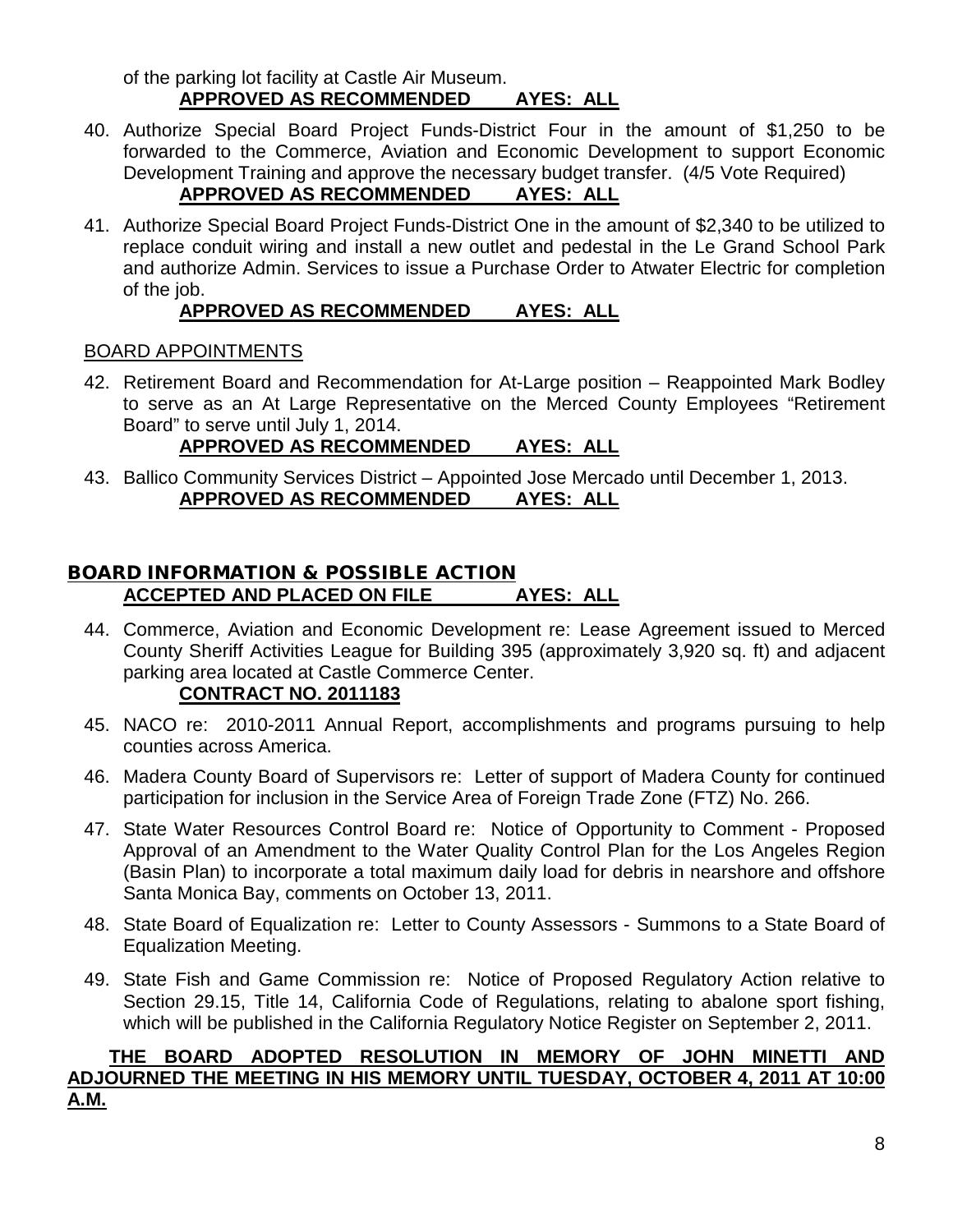#### **BOARD ORDERS – SUMMARY ACTION MINUTES – SEPTEMBER 27, 2011**

#### **10:00 A.M. SCHEDULED ITEM 2011-09-27 PUBLIC WORKS – PUBLIC HEARING – ORDINANCE NO. 1889**

The time and date previously set for a public hearing to consider proposed Ordinance: An Ordinance Entitled "Conduct in Parks" (Amends Ordinance No. 1813, 1719, 1388 and 1231 and amends Chapter 10.28 of the Merced County Code) as submitted by Public Works.

Public Works Director Paul Fillebrown reviews the staff report and outlines the proposed changes.

The Chairman opens the public hearing and asks if there is anyone present wishing to speak. No one speaks. The Chairman closes the public hearing.

Upon motion of Supervisor O'Banion, seconded by Supervisor Davis, the Board waives further reading and adopts Ordinance No. 1889.

Ayes: Pedrozo, Walsh, Davis, Kelsey, O'Banion

#### **CONSENT ITEM NO. 2**

# **2011-09-27 COMMERCE, AVIATION AND ECONOMIC DEVELOPMENT**

The Clerk announces the proposed ordinance to comply with the voluntary alternative redevelopment program is before the Board for consideration.

Commerce, Aviation and Economic Development (CAED) Director Mark Hendrickson states a modification is necessary to Section 7 of the proposed ordinance advising a CEQA review is not necessary.

Upon motion of Supervisor Kelsey, seconded by Supervisor O'Banion, duly carried, the Board sets the First Reading for October 4, 2011 at 10:00 a.m. to introduce the Proposed Ordinance to Comply with the Voluntary Alternative Redevelopment Program pursuant to Part 1.9 of Division 24 of the Calif. Health and Safety Code in order to permit the continued existence and operation of the Merced County Redevelopment Agency and sets Second Reading and possible adoption for October 18, 2011 at 10:00 a.m.

Ayes: Pedrozo, Walsh, Davis, Kelsey, O'Banion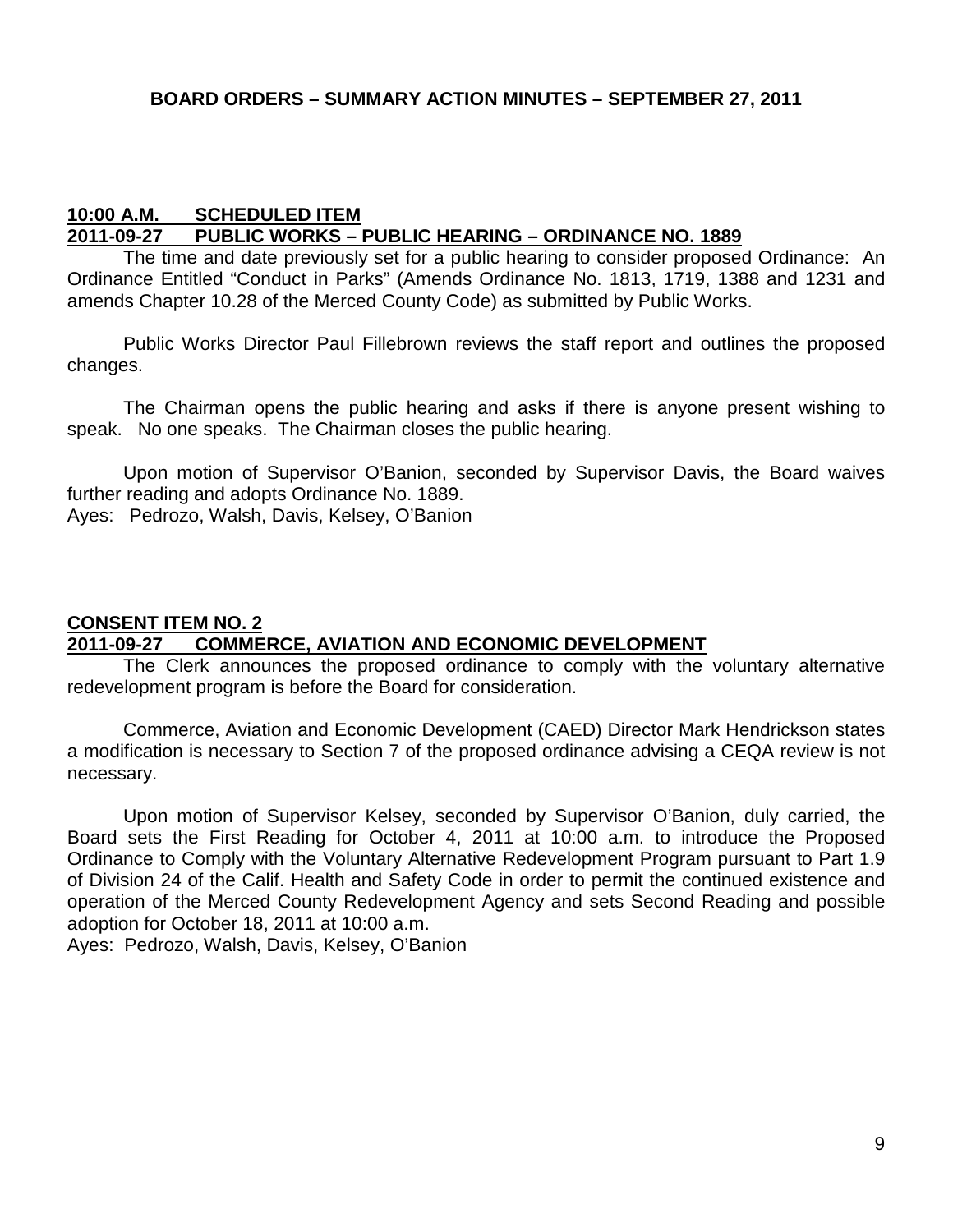#### **CONSENT ITEM NO. 13 2011-09-27 BOARD OF SUPERVISORS**

The Clerk announces the matter relative to setting a public hearing for the proposed ordinance to require District Residency for Planning Commission Nominees is before the Board for consideration.

Discussion is had on the proposed recommendation vs. the current process.

County Counsel James Fincher clarifies the individual would have to live in the district position he is applying for to serve on the County Planning Commission and this would affect the next appointment and not the current members, current members would be allowed to finish their term representing that district.

Following discussion, Supervisor Kelsey moves, seconded by Supervisor Davis, to place the proposed ordinance to consider the requirement of District Residency for Planning Commission Nominees on the Agenda of October 18, 2011 for public hearing and discussion.

The Chairman calls for the Vote on the Motion. Motion fails. Ayes: Kelsey, Davis

Noes: Pedrozo, Walsh, O'Banion

Following further discussion, Supervisor Kelsey states the action today is to set the public hearing for public input and discussion and is stunned the Board refuses to have discussion and to kill the matter before the public has a chance to voice their concerns. Present: Pedrozo, Walsh, Davis, Kelsey, O'Banion

## **ACTION ITEM NO. 22 2011-09-27 PUBLIC WORKS**

The Clerk announces the One-Stop Permitting Center Remodel of the  $2<sup>nd</sup>$  Floor in the County Main Administration Building is before the Board for Consideration.

Public Works Director Paul Fillebrown reviews the staff report and project costs.

Following discussion, Mr. Fillebrown states some of the ADA costs are unknown at this time and therefore preliminary estimates are provided and this will be completed on a two-step process and this will be returned to the Board to request the balance of the project appropriation. He further states proposed funding for the project would come from Tobacco Securitization Funds.

Following discussion and upon motion of Supervisor O'Banion, seconded by Supervisor Walsh, duly carried, the Board approves a preliminary overall budget of \$450,000 for the Remodel of the Second Floor of the Main Administration Building as a "One-Stop Permits Center"; authorizes Public Works to design and produce plans and specification (Bid Documents) utilizing retained Architect Taylor-Teter Partnership; directs Public Works to return to the Board for approval of the completed bid documents and authorization to publically bid this project and approves the related Budget Transfer of \$100,000 from the Tobacco Securitization Fund for said design and Bid Documents. (4/5 Vote Required)

Ayes: Pedrozo, Walsh, Davis, Kelsey, O'Banion